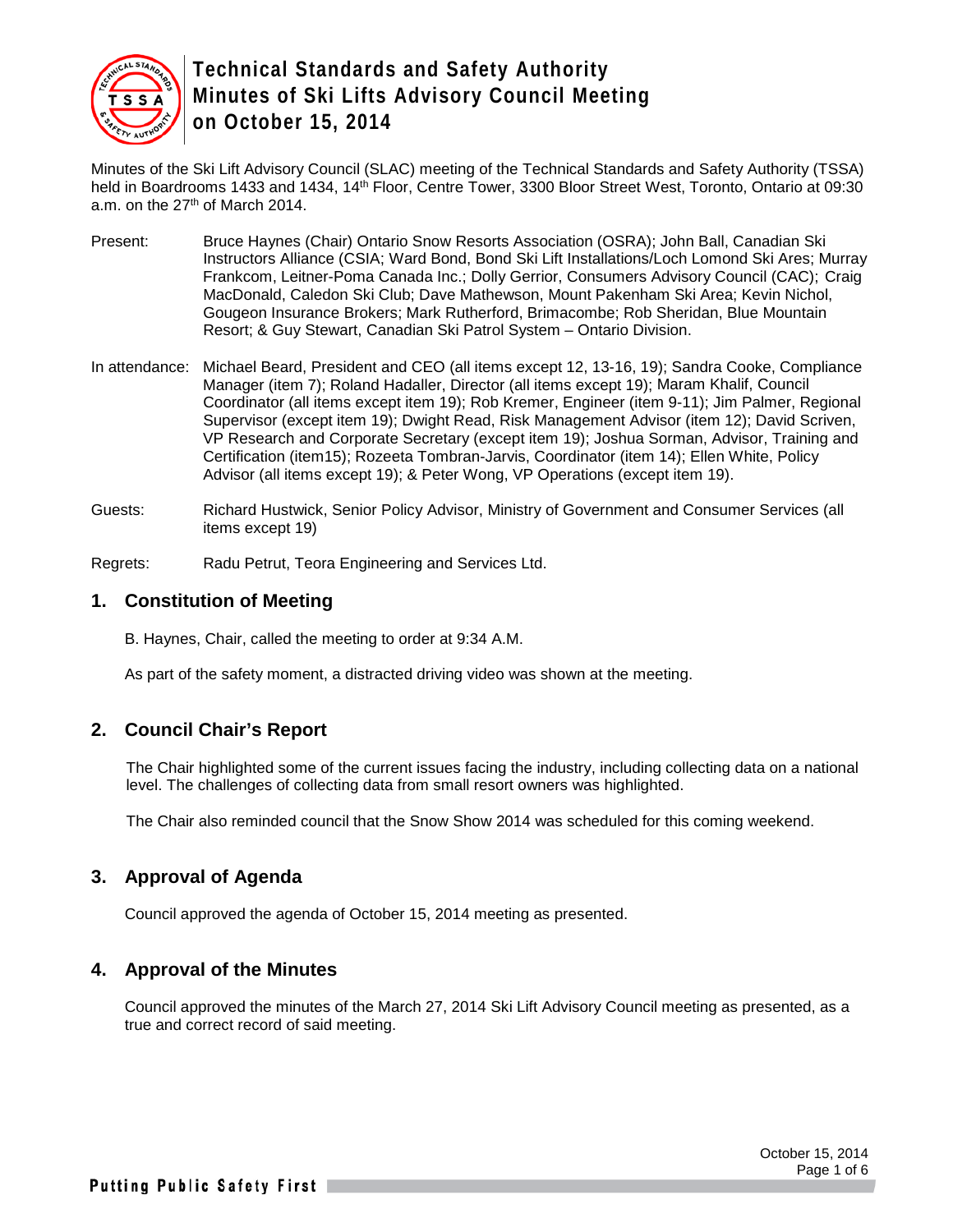

### **5. Review Action Items from Last Meeting**

J. Palmer reviewed the outstanding action items from previous meetings with council, noting that some were completed as highlighted.

The outstanding items were updated as follows:

- An update regarding BM Chairs will be provided under item 8
- The outstanding item around the total number of riders in Ontario will be an ongoing issue until it is resolved. It was also noted that the data was an ongoing issue for the industry at the national level
- An update regarding top of the hill survey as well as RideSmart Safety Program will be provided under item 14

## **6. TSSA President & CEO's Report**

As part of the advanced materials for this meeting, which will be part of the record of the meeting, council received a report from the President and CEO, regarding TSSA's key activities over the last quarter, which was treated as read.

TSSA's safety award initiative was highlighted. This initiative is to recognize a person or organization that has demonstrated a commitment to public safety education and prevention.

### **7. Introduction of TSSA's External Ombudsman**

As part of the advanced material for this meeting, which will be part of the record of the meeting, council received the ombudsman's charter, which was treated as read.

With the aid of a PowerPoint presentation, which forms part of the record of the meeting, S. Cooke presented the background information on how the ombudsman's office was developed; and provided examples of how the office assists the industry; along with her contact information. She noted that so far she had received 50% contacts from the public and 50% contacts from the industry served by TSSA. She reiterated the confidentiality of the ombudsman's office.

#### **8. Engineers/Submissions Process**

*Engineering submissions task group update:* R. Kremer reported to council that the submission process now included having an initial meeting to discuss the merits of each submission and noted that this extra step was working well.

Discussion ensued around pending aging lift assessments and the large numbers still due prior to start of this coming season. Industry asked about submitting partially completed assessments prior to the start of the season and following up with supplemental reports, including the results of the 5-year load test report. TSSA agreed with this approach on the basis that the aging assessment submission include communications that provide anticipated timelines for receiving the remaining information.

In cases of no follow up to the anticipated timelines, the council recommended initiating communication with the owners or the submitting engineers.

In regards to TSSA's internal process, TSSA engineering needs to communicate to field staff (inspectors) whether aging assessments (those due prior to the start of the operating season) were in fact received, and whether the lifts are therefore permitted to operate. TSSA has sent specific emails to operators advising of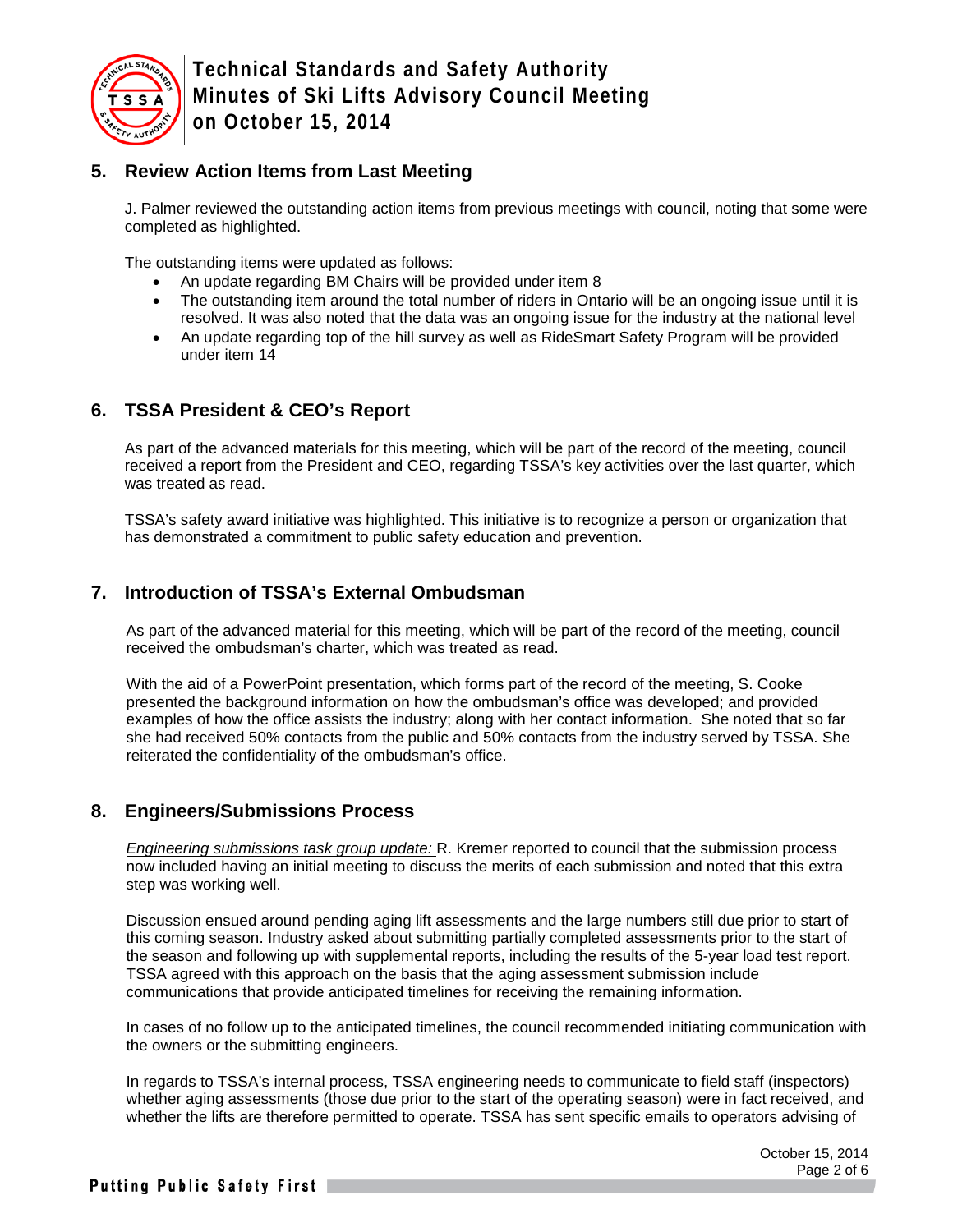

the pending aging assessments and will continue to resend communications to operators and field inspectors to ensure all parties are aware of these pending due dates.

The possibility of solving some of these issues using online tools was noted.

*Blue Mountain (BM) chairs:* As a follow up to a question from the last meeting regarding BM chairs and whether they were still operating under variance permissions, R. Kremer provided the historical issues on the BM chairs. There were three lifts that operated in the province under a granted variance. To permit operation in the coming season, the remaining lifts would either need to have the chairs replaced; get a new permission to operate under the risk mitigation means discussed in a variance; or the inclusion of risk mitigation strategies for the chairs in an aging ski lift assessment report.

#### **9. Z89 Code Adoption**

A new code for 2014 was published. Council discussed when the new codes will be adopted by TSSA and TSSA's involvement in the new code process with other organizations.

R. Kremer informed council that a revised Code Adoption Document (CAD) would need to be circulated to council prior to adopting. The process and timelines for adopting a code varies depending on the changes involved. Council was encouraged to consult the CAD since it contained additional requirements to supplement the text of the current code. Since the 2014 code did not introduce significant changes, many of the supplemental CAD requirements would still apply.

Council requested timelines for adopting the new code and the specific steps taken by TSSA to achieve this.

ACTION: R. Kremer will prepare a document summarizing the process for code adoption at TSSA, which will contain deadlines for the industry as per their request.

### **10. Priority Safety Issue: Aging Equipment**

The aging equipment was approaching its 15<sup>th</sup> year in 2015. This will trigger the need to develop a plan prior to the next deadline at 25<sup>th</sup> year. The council was encouraged to communicate the upcoming deadline for the aging equipment and its assessment expectations with their respective industries.

### **11. Ministry of Government and Consumer Services (MGCS)**

R. Hustwick reported to council the changes from the Ministry since the provincial election in the summer, including the appointments of the Honourable Minister David Orazietti, and Deputy Minister, Wendy Tilford.

TSSA and MGCS have undertaken a regulatory renewal project, in which a systematic regulation review process will be developed.

### **12. Annual State of Public Safety Report (ASPR) and Ski Lifts Safety Compliance**

As part of the advanced material for this meeting, council received the ASPR, which was treated as read.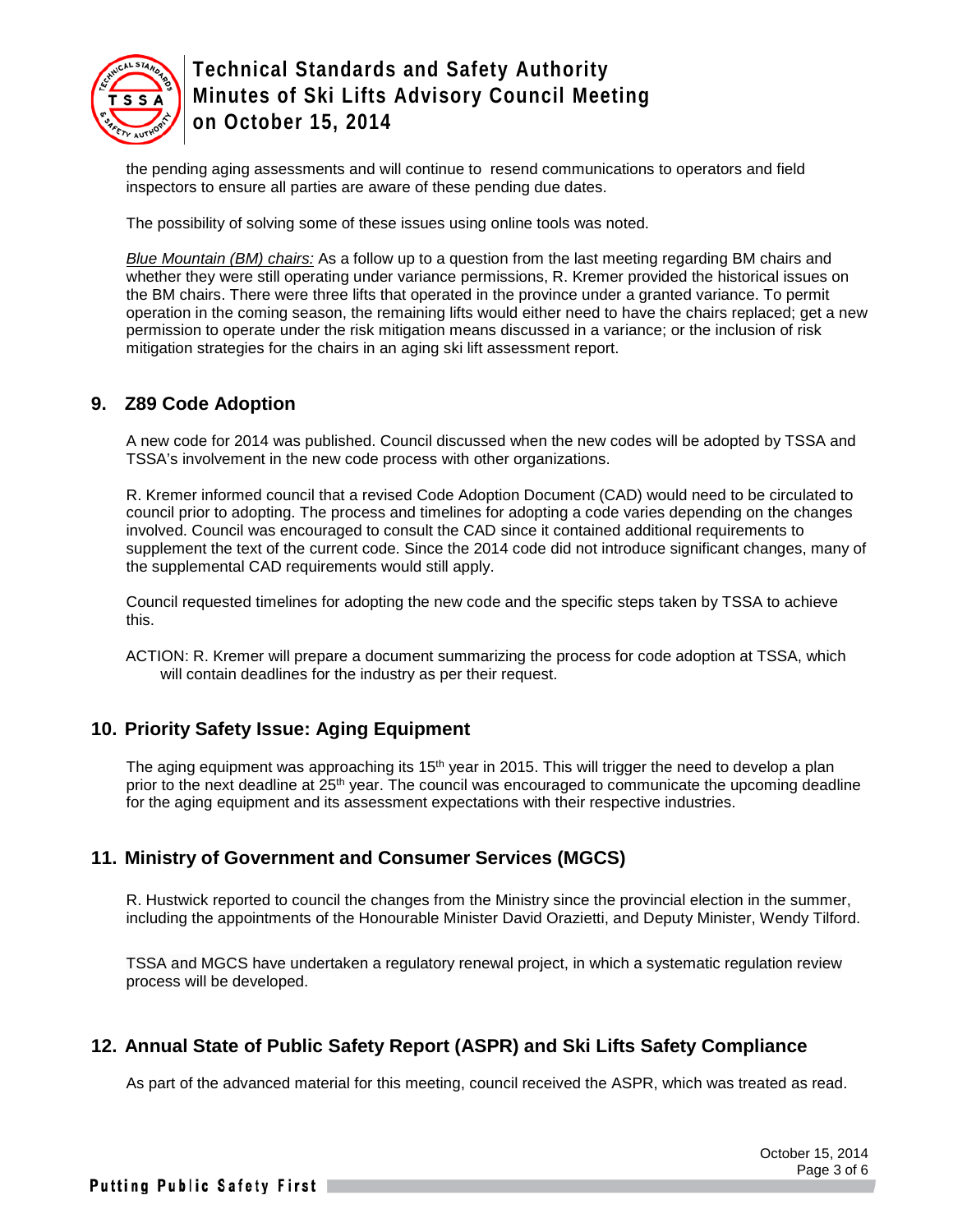

With the aid of a PowerPoint presentation, P. Wong provided an update regarding the organizational safety report followed by R. Hadaller who shared the specifics of the ski lift safety compliance.

The presentation will be included with the minutes.

### **13. Enforcement, Inspection, or Reporting**

D. Mathewson reported to council the impact of the mechanic shortage on the industry. He referred to the existence of the interprovincial trade agreement, which was available in both English and French. He highlighted the possibility of provincial cross border trade to deal with the shortage.

It was confirmed that TSSA's Act was available in French; however, council requested to confirm if TSSA provides exams in French.

The inconsistency of inspection in regards to the use of Dcade Snowscoots devices (a hybrid of cross snowboard and mountain bike) was discussed. There were some concerns from council that some resorts allowed the above-mentioned devices and some did not as it was deemed that it did not meet with the regulations. The concerns centred on the weight of the device and how it loads or unloads around the slopes.

Further discussions ensued around the difference between mechanics and millwrights and their credentials in relation to this industry.

ACTION: R. Hadaller to follow up with J. Sorman on the availability of French exams at TSSA.

ACTION: J. Palmer and R. Kremer will follow up on the information regarding the Dcade devices manufacturing guidelines.

#### **14. Priority Safety Issues: Ski lifts safety public education program end of season update – Top of the hill data analysis**

With the aide of PowerPoint presentation, which forms part of the record of the meeting, R. Tombran-Jarvis, on behalf of D. Lisle, provided an update around the result of data analysis for top of the hill and the RideSmart Safety Program.

TSSA and Canadian Ski Instructors Alliance (CSIA) produced a video together. This video will be used in the training of ski instructors to highlight the RideSmart Safety Program. The video, embedded in the presentation, will be posted separately on the Advisory Council Portal.

The final report from RideSmart Safety Program was shared with the council.

B. Haynes requested including the result of the top of the hill in Ontario Ski Resort Association's (OSRA) industry newsletter for December.

ACTION: R. Tombran-Jarvis to follow up on sharing the result of the top of the hill with B. Haynes for OSRA's newsletter December issue.

ACTION: TSSA and CSIA training video to be posted on the Advisory Council Portal.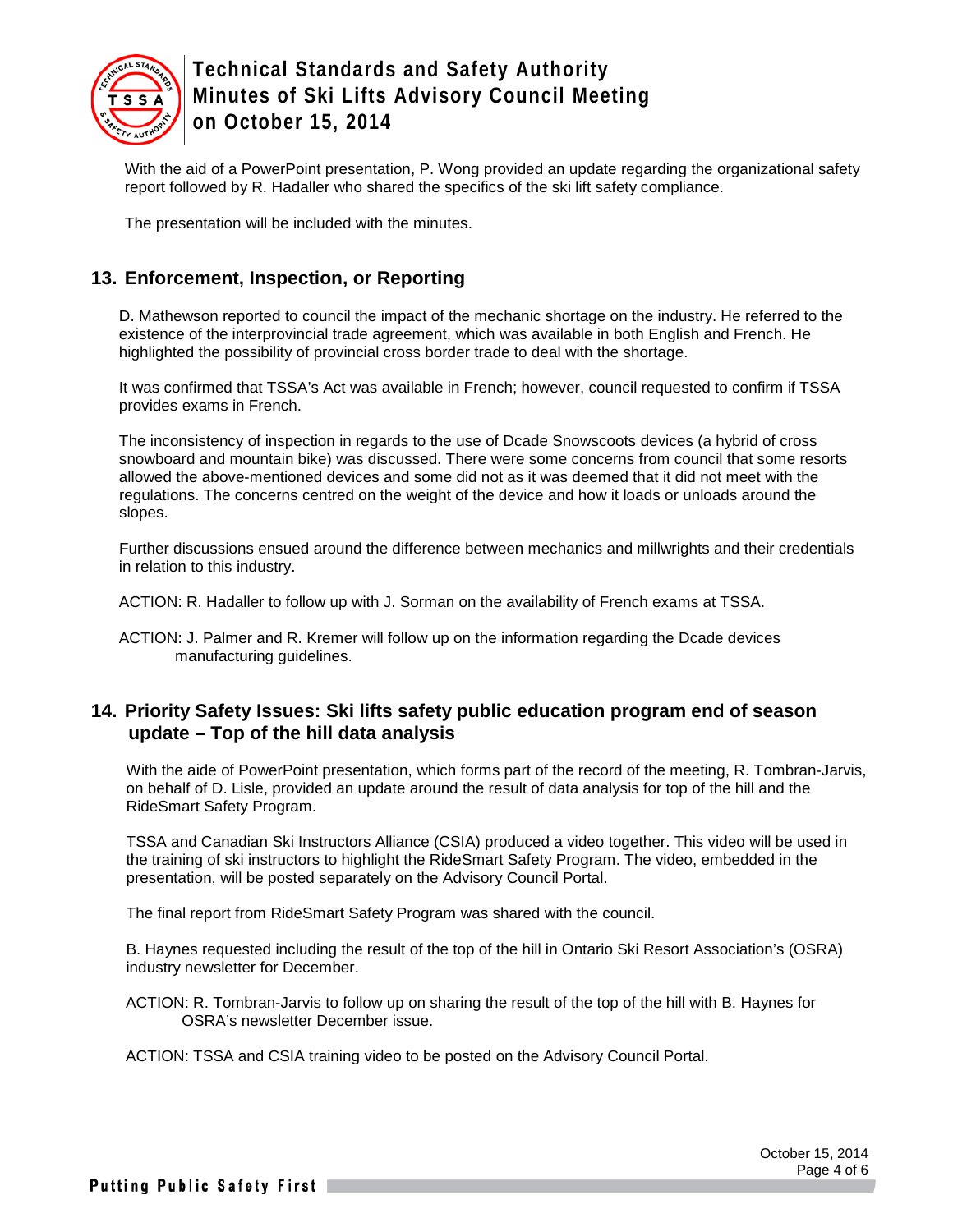

# **15. Training and Certification Advisory Board (TCAB)**

As part of the advanced materials for this meeting, council received a briefing note highlighting recent activities around TCAB, which was treated as read.

Frequently Asked Questions (FAQ) for the industry was published and posted on TSSA's website.

TCAB had established a subcommittee to focus on finding ways to improve the Ski Lifts Mechanic (SLM) continuing education. Different format of training mechanics in comparison to methods used in some states in US were discussed. J. Sorman noted that the TCAB is to follow up on the issues raised by the council at the next Ski Lifts Mechanic (SLM) Continuing Education Subcommittee, which he and K. Nichol were members. The subcommittee will also be looking into other models of similar nature within TSSA.

### **16. Mechanics/Licensing/Training /Education**

K. Nichol reported to council that the industry was concerned about the changes made to the registrations by the Ontario Colleges of Trades (OCOT), which was shared at their industry meeting in September. He noted that some workers were advised to register as mechanic-in-training. The industry had a deficit of trade skilled personnel to do the supervision needed for mechanic-in-training and some of the workers were not interested in becoming mechanics and were hired to do temporary/labour jobs.

Further discussion ensued around OCOT's view on this issue and its impact on the industry, especially the areas of mechanics-in-training. This issue needed further clarifications around TSSA and OCOT jurisdiction oversight in regards to the Ski Lifts regulation.

The industry will consider conducting its own survey to gauge more information around this issue.

ACTION: J. Sorman and E. White to follow up off line on the issue of TSSA's and OCOT's oversight on the ski lifts mechanic-in-training.

### **17. Contractors' Registration**

A member raised an issue relating to the contractor renewal process at TSSA's contact centre. The lack of information, confusion about data, and the amount of time to follow up were some of the issues brought forward. A. Brown joined the meeting for this item. Since the issues were brought up, she informed the council changes were implemented. The data issue was corrected and new processes were implemented including directing all complex enquires to TSSA's Head Office staff rather than the contact centre. She also informed council that each program has dedicated staff who are more knowledgeable and can provide the right information to the contractors.

She acknowledged the communication problems and advised council that the management of contractors' renewal will be reviewed periodically to ensure customer satisfaction. She encouraged council to contact her directly if they needed further assistance in this matter.

### **18. Questions on Information and Other Businesses**

There was on update under this item.